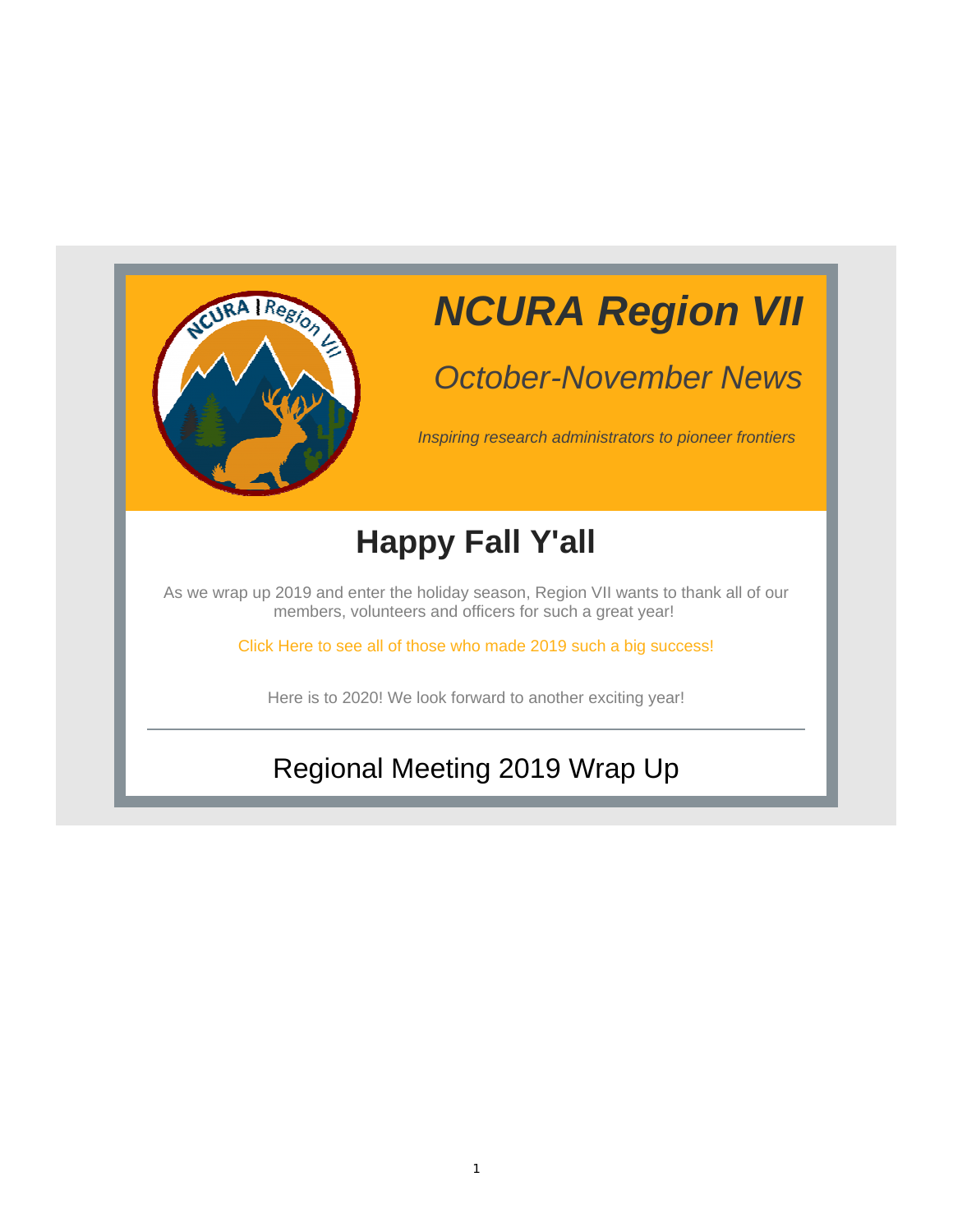

#### Research Administration Meets Bigfoot:

Confronting mysteries and challenges in our changing environment



Thanks to all who joined us in Seattle, Washington for a great Regional Meeting! We had a truly awesome meeting with great sessions, activities, and networking!

A huge thank you to our volunteers! You are what makes these meeting run and we appreciate everyone's efforts to make this meeting such a success.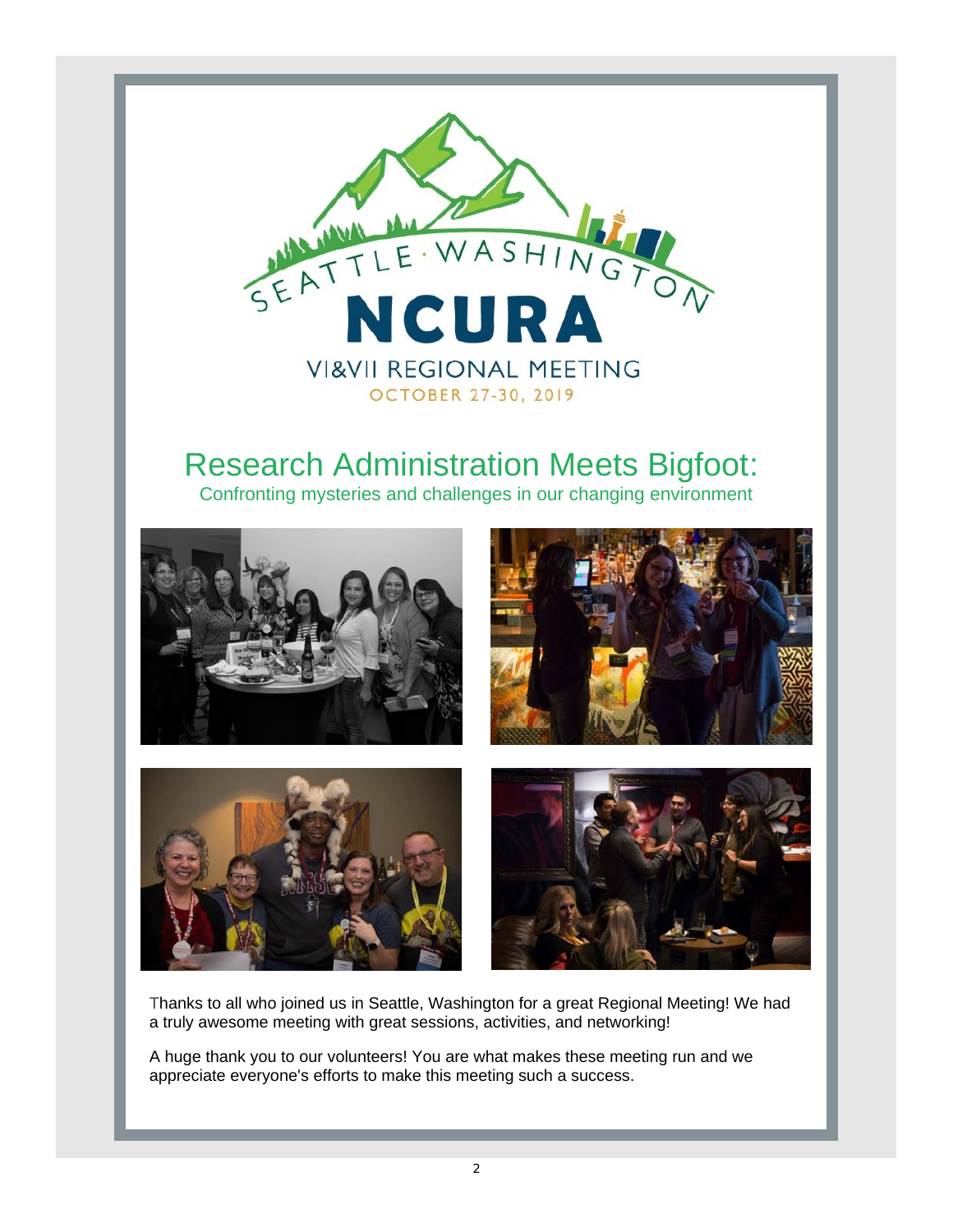Region VII by the Numbers:

89 Attendees

11 New Members 29 Presenters

4 Workshop Faculty 16 Volunteers

Thank you to our sponsors! Kuali, Attain, Bad Rabbit, and Cayuse!

Access the presentations and downloads from the sessions on the app! **Click Here** for the web based version. Make sure to login with your registration email and click on past events!

Pictures from the Opening and Closing Reception can be found in the links below.

**Opening** 

**Closing** 

Looking for your head shot?

Liz Grinstead (liz.grinstead@colostate.edu) will be emailing those individually.

Please contact her if you have not received your head shot.

Evaluations from sessions have been emailed to the presenters directly. Please contact Liz Grinstead if you did not receive an evaluation.



#### LEADMe Update!

Congratulations to our LEADMe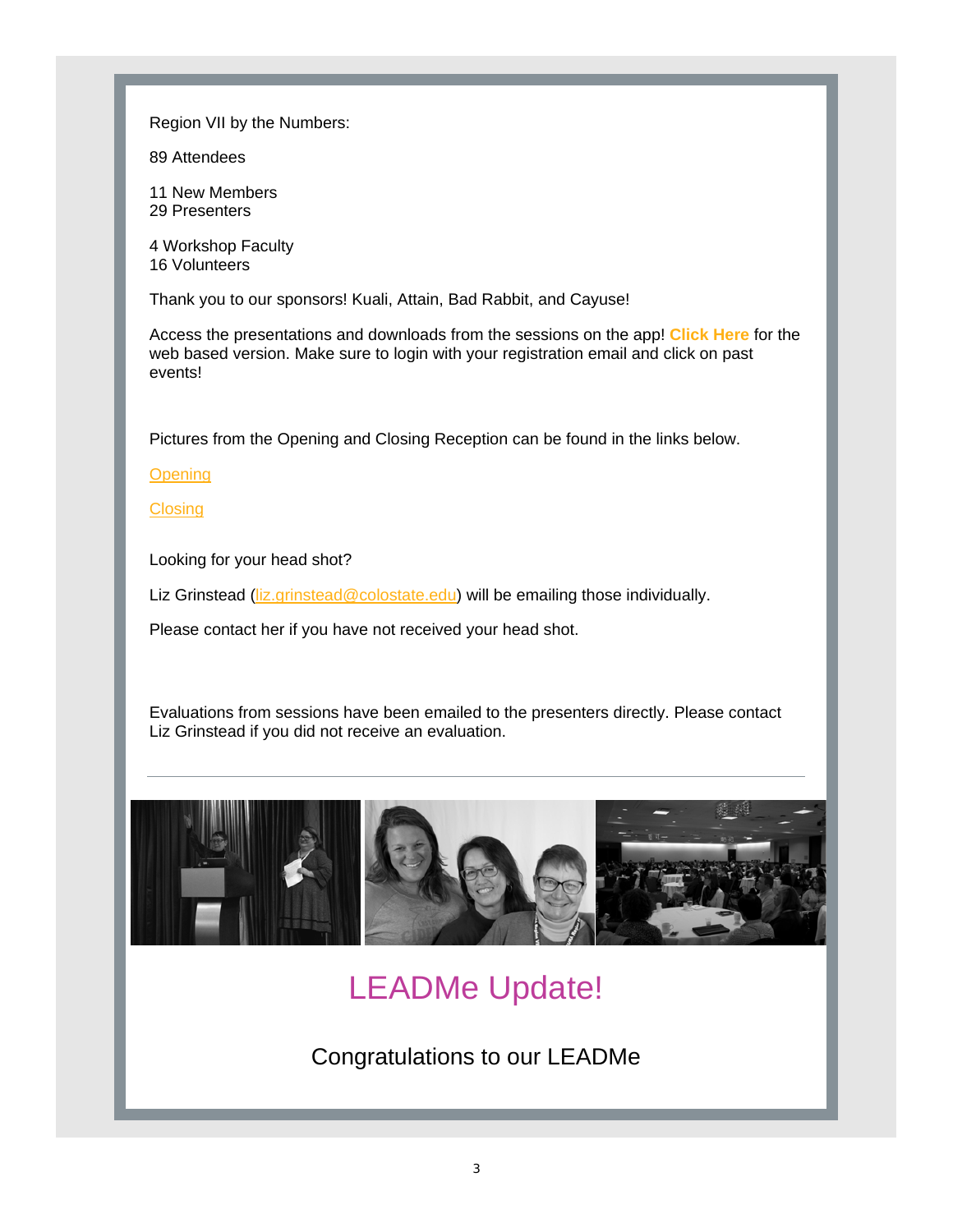Region VII Graduates - Class of 2019!

Jason Papka - Idaho State University Kenwyn Richards - University of Idaho Liz Grinstead - Colorado State University Rachel Chapman - Colorado State University

# SAVE THE DATE: REGIONAL MEETING 2020



We are very excited to announce that the Region VI & VII Meeting will be in Tucson October 25-28, 2020 at the JW Starr Pass Resort and Spa!

**Interested in being a part of the Program Committee,Planning & Logistics Committee, or Presenting at RM2020?**

 $\overline{\phantom{a}}$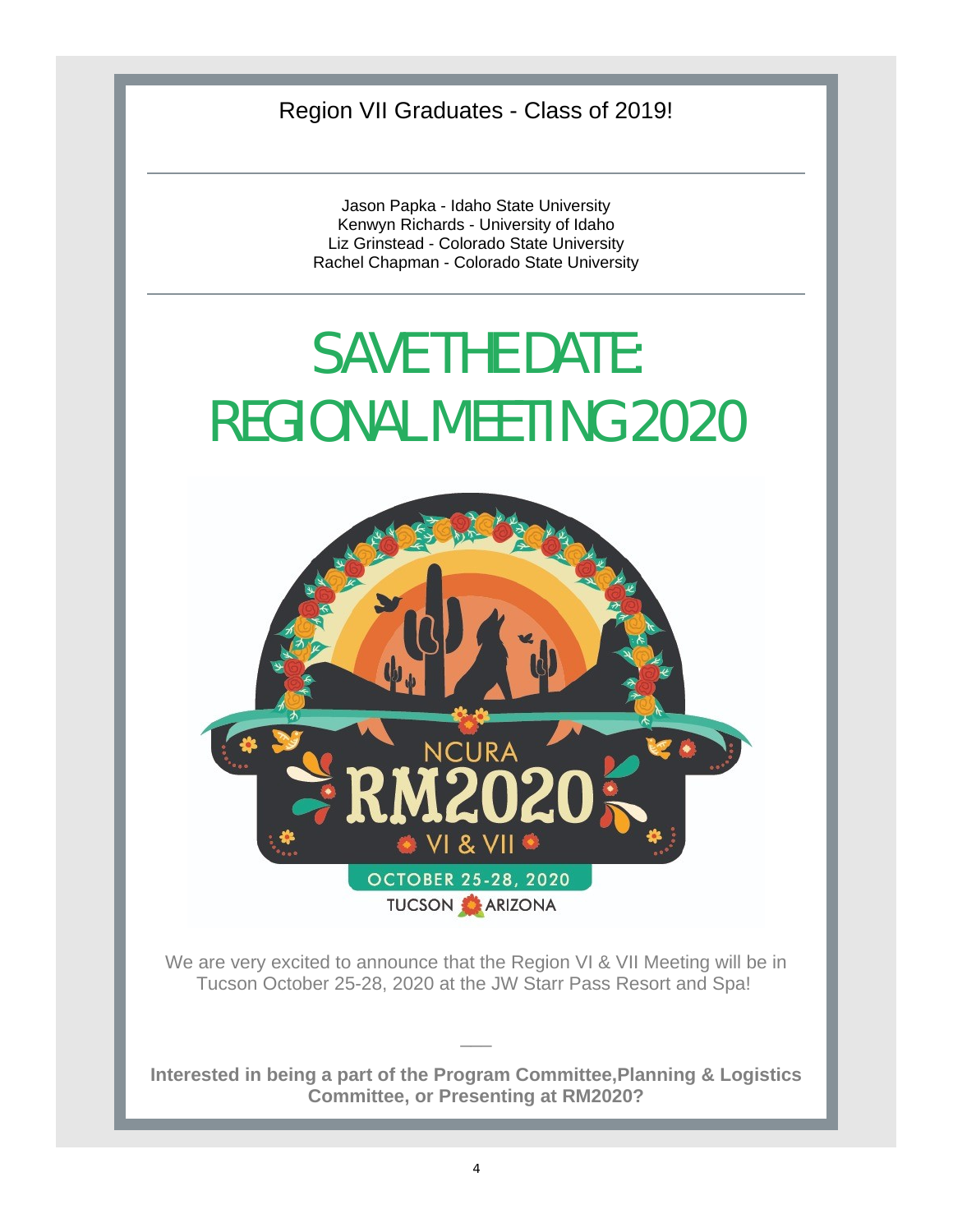#### Email Us!

#### **Region VII Chair - Ashley Stahle |** ashley.stahle@colostate.edu

"What's the purpose of the regions?" was a question asked during the R7 strategy meeting in Seattle.

The question was shared with NCURA's Executive Director Kathleen Larmett during the subsequent BOD meeting. Kathleen quickly and elegantly answered the question referring back to the regional beginnings, an effort to connect members close in proximity who face similar challenges in order to develop grass root efforts... "...providing an opportunity, somewhat close to home for most members, to discuss mutual topics of interest with colleagues most likely to face similar problems."